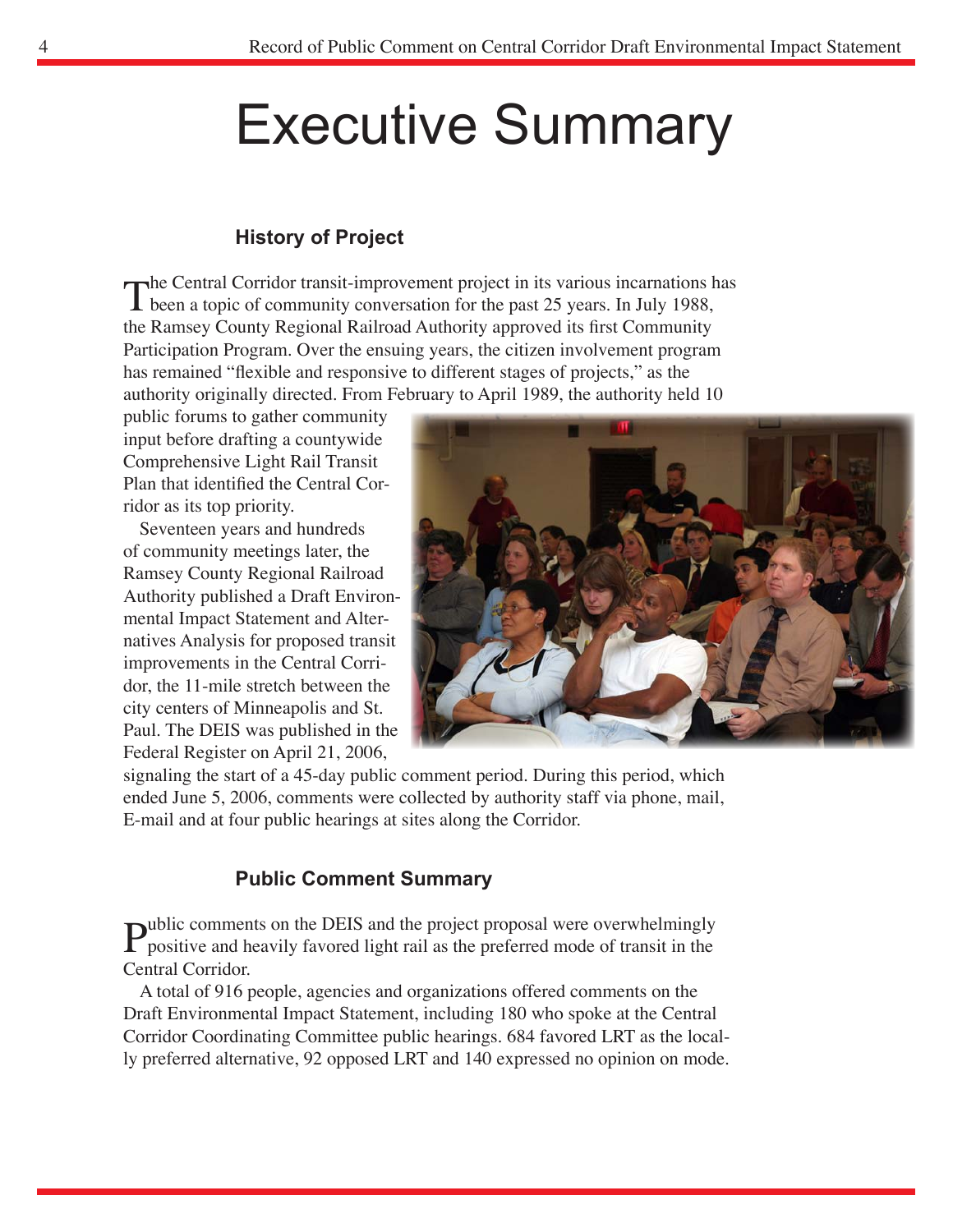More than 570 people attended the four public hearings, held at the University of Minnesota in Minneapolis on May 22, Lao Family Community in St. Paul on May 23, and, on May 24, at the Minnesota History Center in St. Paul and at St. Paul's Central High School.

Written, E-mail and voicemail comments received by the Railroad Authority:

- E-mail: 500
- Phone: 18
- Mail: 218
- Public hearing testimony: 180

#### **Issues Raised**

The comments received from the public raised a num-<br>ber of concerns and issues that should be addressed in preliminary engineering. Also attached to this summary are separate lists of issues and concerns drafted and adopted by the St. Paul City Council and the Ramsey County Regional Railroad Authority. A complete list of issues raised follows:

- Impact of project on businesses: 112
- Impact of project on existing bus service: 80
- Number/location of stations: 77
- Impact of project on parking: 66
- Alternative alignments not considered by DEIS: 57
	- Need for project to encourage transit oriented development: 54
	- Traffic and pedestrian safety: 54
	- Impact of project on property taxes: 47
	- Cost of project: 39
	- Gentrification/neighborhood preservation: 38
	- Impact of project on traffic congestion: 38
	- Need for more citizen involvement: 37
	- Impact of project on air quality: 37
	- Low speed of LRT in Corridor: 29
	- Impact of project on affordable housing: 28
	- Need to explore building LRT on elevated tracks: 27
- Construction impact on businesses and nearby homes: 26
- University of Minnesota tunnel: 25
- Impact of project on low-income residents/seniors: 25
- Need for improved streetscape: 24
- Impact of project on bicycles: 24
- Impact of project on crime and safety: 21



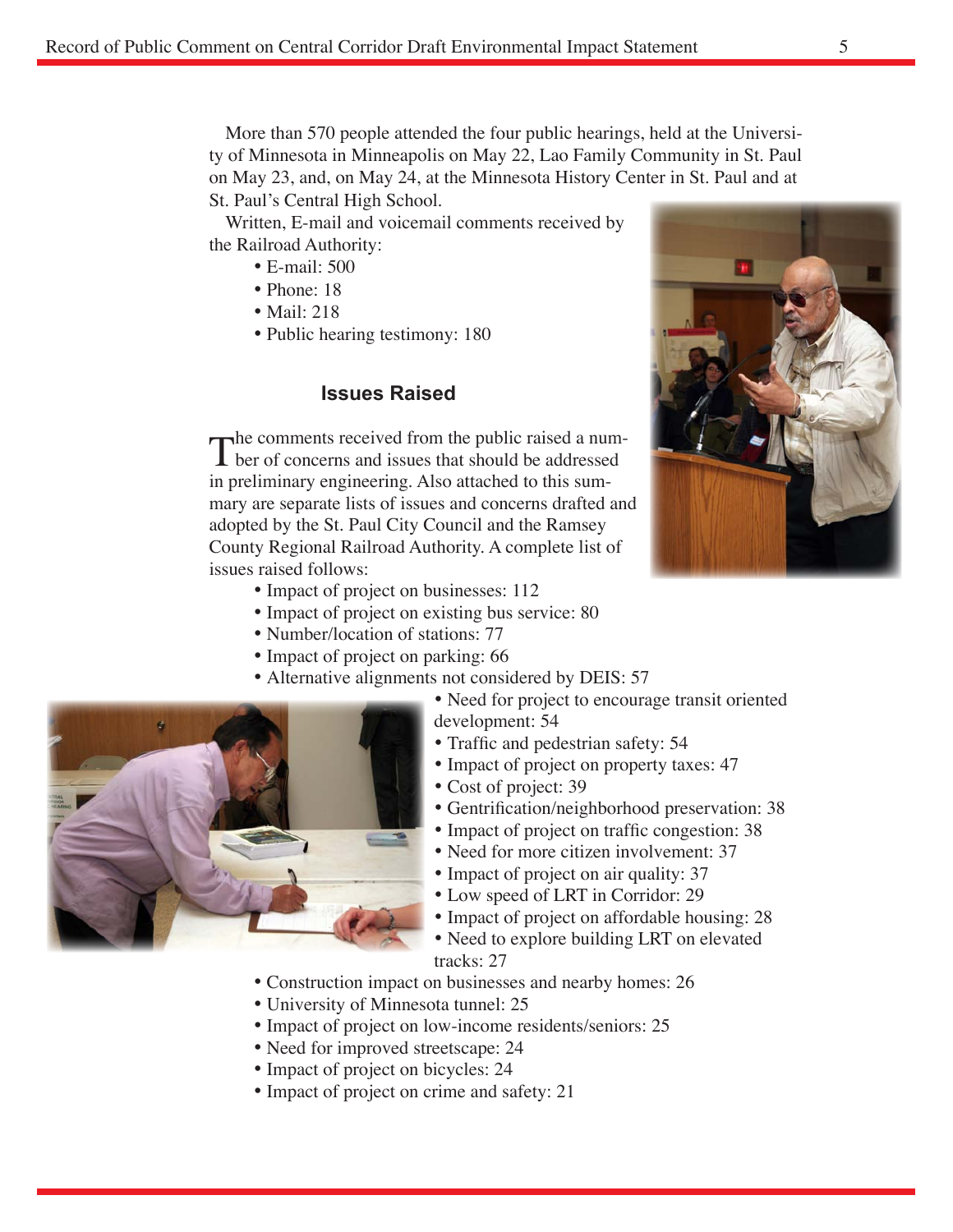- Needs of the disabled/ADA compliance: 19
- Alternative modes not considered by DEIS: 18
- Need for project to include public art: 17
- Need to explore building LRT underground: 16
- Lessons of Rondo neighborhood: 16
- Noise/Vibration: 16
- Ability of traffic to turn off University: 15
- Impact of project on the Snelling/University intersection: 15
- Impact of project on north-south traffic/ buses: 15
- Station design: 14
- Impact of project on land use: 13
- Need for connection to Amtrak/Other transit: 12
- Impact on District Energy: 8
- Need for LRT to have signal preference at intersections: 8
- Need for grade-separated tracks: 8
- Impact of project on Interstate 94 traffic: 8
- Incorporate open space: 7
- Eminent domain concerns: 7
- Labor issues/prevailing wage: 7
- Need for longer public comment period: 6
- Need for dedicated bikeways: 6
- Need for Community Benefits Agreement: 6
- Impact of project on watershed/ storm sewers: 5
- Impact of project on University of Minnesota traffic: 4
- Project cost impacts of building a new University of Minnesota stadium: 4
- Need to build project in stages: 4
- Utility relocation costs: 4
- More information on fares: 4
- Effect on property values: 3



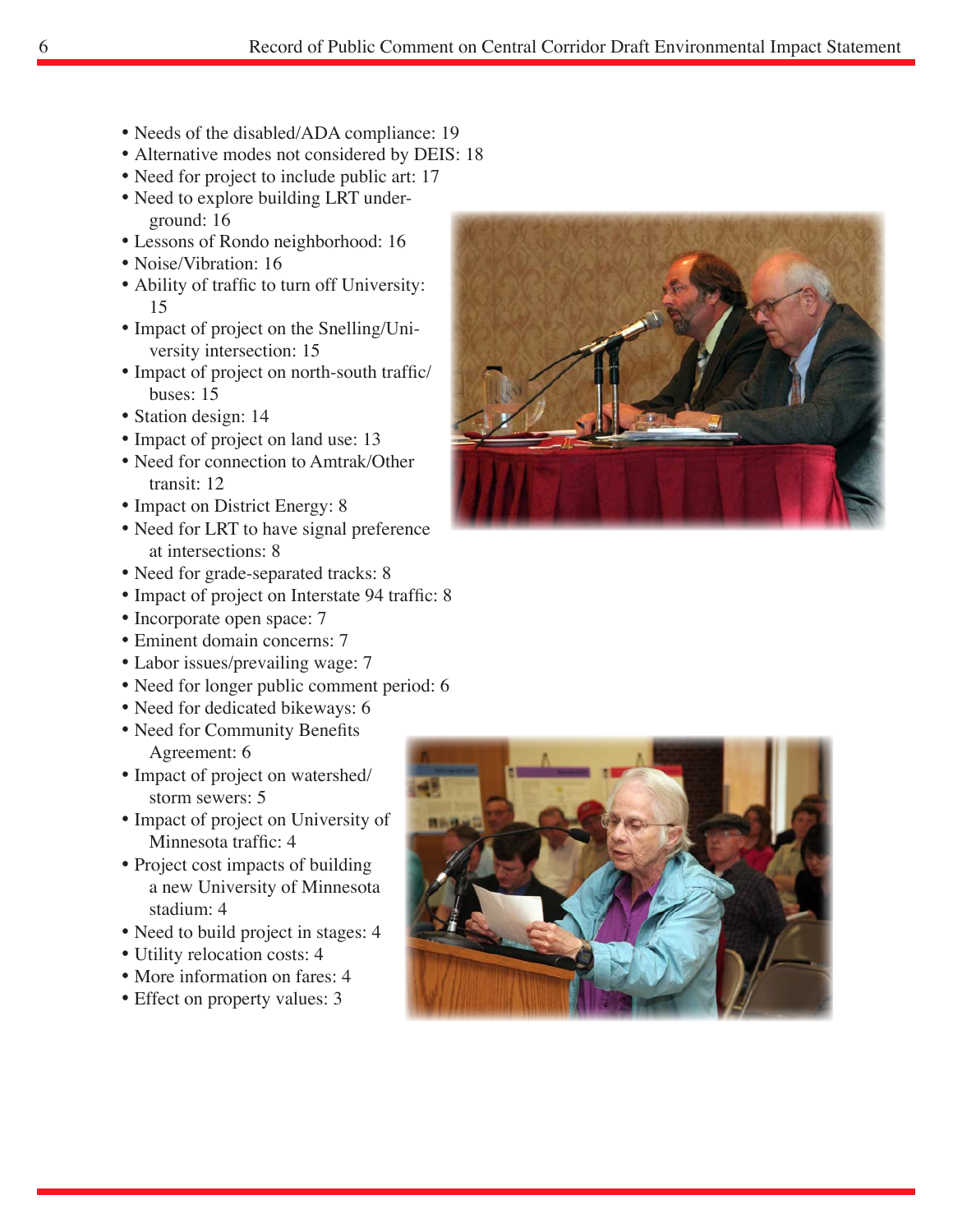- Need to explore privatization of transit: 2
- Impact on historic resources: 2
- Need to explore building LRT on a single track: 2
- Need to explore LRT connections to State Fair: 2
- Impact of project on emergency vehicles: 2
- Train design: 2
- Need for snow-removal plan: 2
- Need to communicate with public in multiple languages: 2
- Need to adhere to project budget: 2
- Need for better communication with public: 1
- Impact on geodetic control monuments: 1
- Impact of design-build option: 1
- Maintenance funding: 1
- Representation of funding partners in decision-making: 1
- Impact of project on sales tax collections: 1
- Need to use disadvantaged business enterprises: 1
- Need for "equitable development": 1
- Need to narrow University Avenue to two lanes: 1
- Need to upgrade sidewalks along University Ave.: 1
- Impact on parks: 1
- Soil pollution: 1
- Need for trash pickup: 1



## **Public Outreach Efforts**

The Ramsey County Regional Railroad Author-<br>Ity and its staff made presentations and answered questions at a series of community meetings, including those sponsored by the Central Corridor Equity Coalition, St. Paul City Councilwoman Debbie Montgomery and the St. Paul District Councils Collaborative (see Appendix for chart of meetings attended during comment period).

The authority distributed 1,500 postcards and 200 posters advertising these public hearings. Flyers were